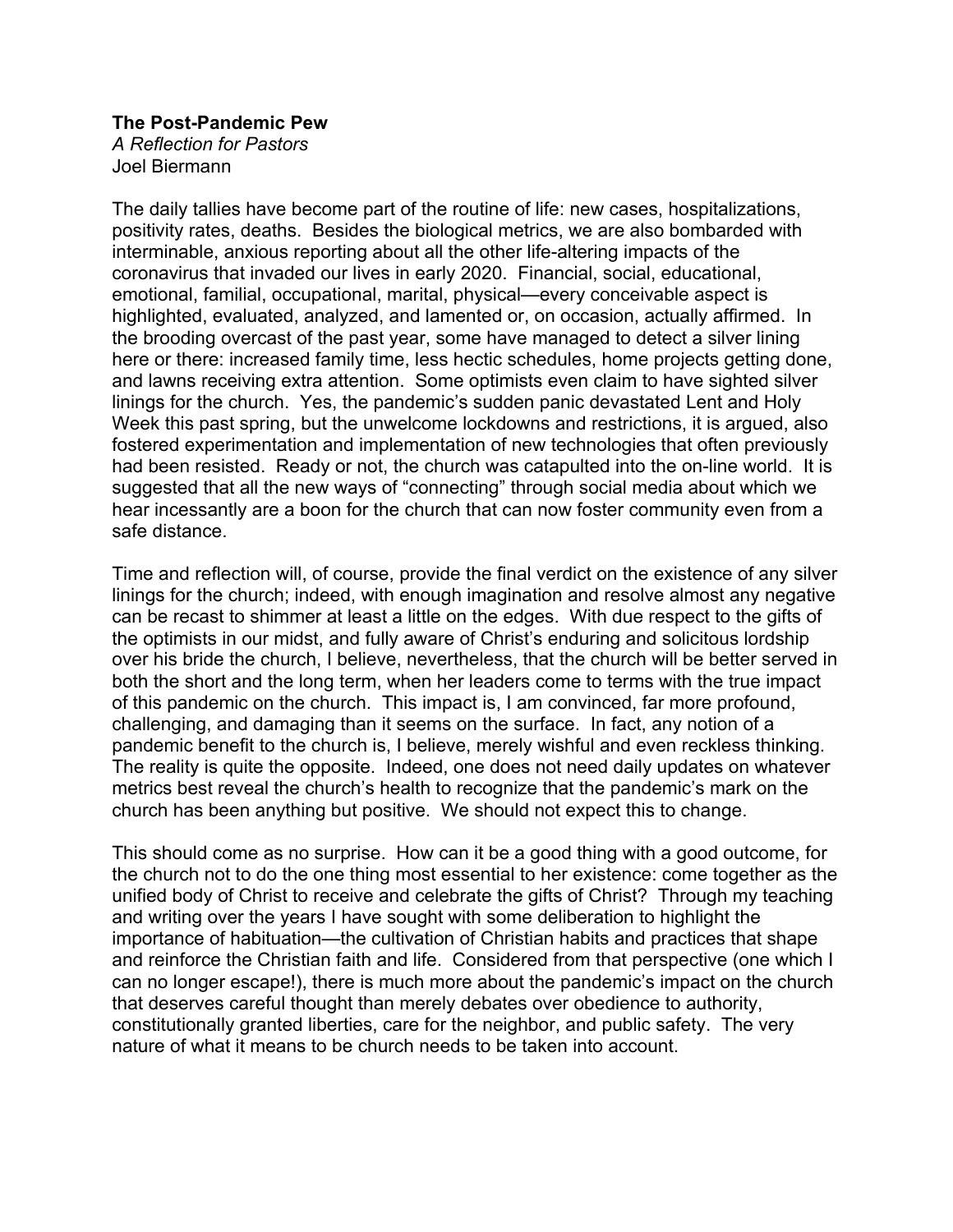Everyone knows that there is no substitute for the community gathered in person to sing a common song, listen as one to the word proclaimed, confess with a single voice, pray with hearts joined in one prayer, and partake of one cup and one loaf. But, of course, when, by scientific pronouncement and government fiat, such things became impossible, we all did what we could. What choice did we have? I did it, too. For eight weeks—eight wonderful weeks in the heart of the church's most glorious time of the year/eight miserable weeks of enforced separation—I preached to empty pews and then checked the number of YouTube views for that week's edition of another recorded quasi-service. It was the reality of the circumstances and it was my responsibility to figure out how best to care for the congregation that had enlisted my help to fill the pastoral void during their vacancy. No doubt, there was something adventurous and engaging about planning and crafting each's week recording; and I embraced the challenge with as much creativity as technology and time would allow. Yet, all along, I knew that there was something deficient and, I suspected, even damaging about the entire endeavor. Living and reflecting since then, through what have become achingly long months of pandemic-life, I am increasingly convinced of the fundamental damage that was and is being done to the church by the extraordinary quashing of ordinary church activity.

Depending on the vagaries of virus statistics and governmental reactions, most churches, of course, have found a way to reopen their doors and welcome people back into their sanctuaries. Some endured much more than eight weeks of misery, others less, but none escaped unscathed. Even congregations that have crafted a way to gather are almost certainly doing it in ways that severely curtail if not completely cut the flow of fellowship and the bonds of unity. Masks and shields and gloves and sanitizer, pews x-ed out with tape, 6' of distance marked everywhere, abbreviated services, useless pew racks bereft of hymnals and Bibles, muffled or sotto voce or no singing at all, hasty departures, guarded conversations, and masked unsmiling waves from afar this is the warm, welcoming, and encouraging experience of those who do gather for worship. Of course, there are other once-faithful church members motivated by fear, or "an abundance of caution," or the desire to placate overanxious family members, who have yet to find their way back into the sanctuary at all. Beyond the weekend, the church's humming routine of activity and productive busyness has been choked; facilities are all but abandoned, and calendars empty. For believers, the routine experience of church life has been shattered and the consequences are even more sweeping and far-reaching than those that are readily seen and acknowledged.

Humans are creatures of habit, of course. Greater than a passing observation about our instinctive proclivities, the human need for and love of habits is a profound force that powerfully shapes not only how we behave but also how we believe. It is true: *lex orandi lex credendi*. The way that a person worships will shape what that person believes. And the person who does not worship? Well, the axiom still applies. No worship…no faith. Sooner or later, but inevitably, the reality takes hold. And what of all the other routines of life that ordinarily filled our calendars and formed our days before the world recoiled in fear at the threat of a new way to die?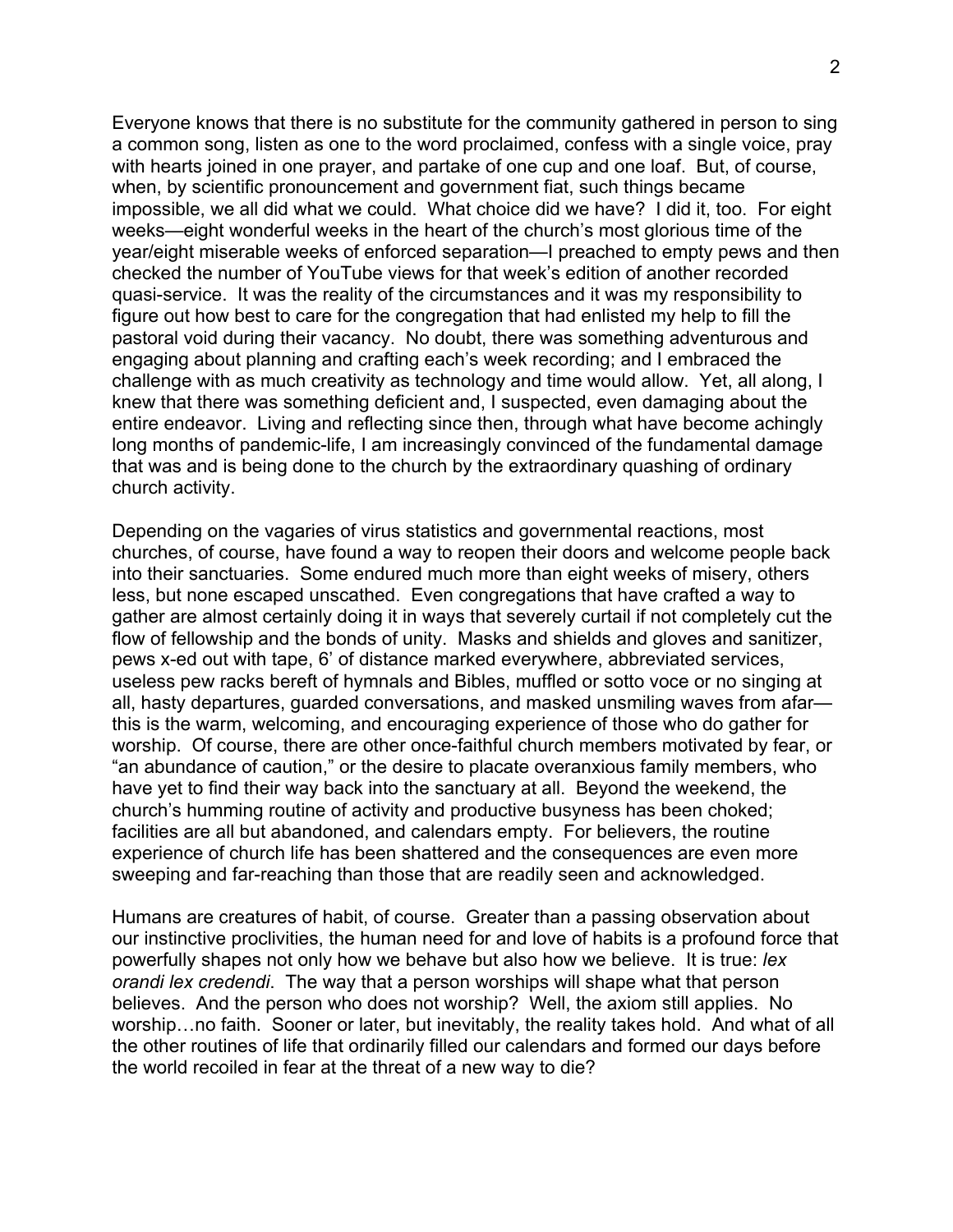Smothered worship and hollowed out church calendars have left lifelong believers floundering in uncharted waters. Sunday morning comes and there is nowhere to go. So, the morning is spent in pajamas with a new block of free time to be filled. Perhaps the church's weekly webcast or live-stream is watched, or maybe there's a more enticing church with a slicker program to watch, or better yet, maybe on-line church can just be "gotten around to" later, no need to disrupt a leisurely morning. Without intentionally choosing it and against all that they would have ever thought possible, staunch and faithful believers have discovered what their heathen neighbors have known all along: it's kind of nice to have Sunday morning free. It was so strange and "all wrong" the first time, but now it's become a routine, one that stretches through the whole week: no choir rehearsal, no small group meeting to plan, no midweek worship, no Bible study to attend, no sausage supper planning meeting, no youth group, no potluck to fortify, no catechism class, nothing. Initially, it was a dreadful loss, but as the weeks and months have elapsed it's become, by default, a familiar habit. If it takes 30 days to establish a habit—God's faithful have now had more than 30 weeks to acquire new habits that demand scant time or effort for things related to church.

The result, though, has not been particularly alarming. Yes, there are a few of the oncefaithful who have proactively exploited their forced vacation from church, actually reflected on their beliefs and priorities, concluded that they belong elsewhere, and have left the church for good. The vast majority of the once-faithful, however, have not engaged in such bold theatrics. Without the church as a fixed and active force in their lives they have simply adjusted their routines and rebuilt their schedules even more firmly on other truths and other priorities, convinced all the while that still they believe what they've always believed and nothing's changed. To a point, they're right. The sky is not falling. They have not renounced Christ. They still pray before meals and read their Bibles, perhaps even religiously. Their children have not rebelled against their parents or slipped off into apostacy. God is still there when needed, and God is still blessing with or without the church…a remarkable, astounding revelation, for the oncefaithful—even if most haven't yet fully realized it. It turns out that in the new normal, life is fine. In fact, life is good. The once-faithful who would never have left the church and who could never have imagined life apart from the church have had the church taken from them, and have discovered a life without the church that seems to be working just fine. They did not willingly choose this. It was chosen for them. While we were all busily doing what we could to navigate the now cliché "challenging times", the church has profoundly changed.

Pastors and other congregational leaders can plan and write and record with great ingenuity, talent, and enthusiasm, pleading with their people not to grow complacent and not to neglect God's prominent place in their lives, but reality and the laws of habituation are not overcome with zeal and conviction and technology. When the church no longer serves as the foundation and the shape of a believer's weekly routine, when Sunday morning spent at church is no longer the keystone of a week that orbits around the life of the church, the remaining void must and will be filled with something else. Projects at home, a fresh Sunday morning hobby, newly discovered on-line friends and influences, a newborn or more fully pursued passion for a pressing social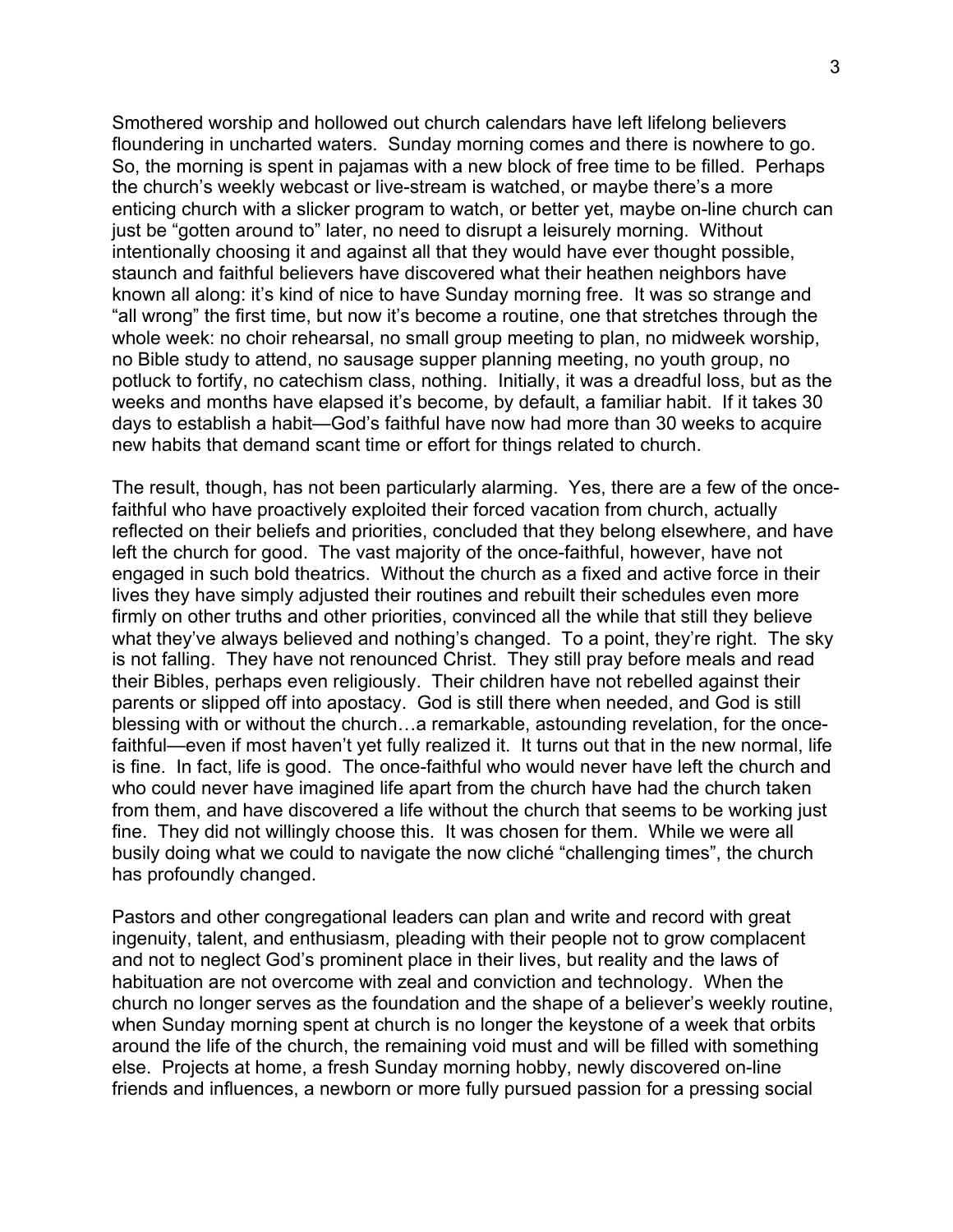injustice, a preoccupation with politics: life will be occupied with ideas and diversions and causes to give it meaning. The place once securely occupied by the church has been filled with other attractions. It happens. It has happened. It is happening. Satan does not squander an opportunity as remarkable and unexpected as a world completely undone by a virus. Seizing his advantage, he is waging war with the dependable and deadly weapons of apathy, distraction, comfort, and attrition—their reliable potency now amplified countless times over by the destruction of holy habits and the devastation of pious life routines. With the help of so many willing and unwitting soldiers, Satan is winning battles in the lives of saints that would have seemed impossible only months ago.

As I write, the world wrings its hands and frets as the daily tallies set new record highs in categories and metrics less than a year old. And all the while, a much older metric that gauges not life, but eternity, is given scant attention: the measure of the evaporating faith of the faithful who have learned to live life without the church. It appears likely that God may soon grant a conclusion to the intolerable impositions of this past year and bring an end to this pandemic. And while the world will then try to figure out yet another new normal, the once-faithful members of Christ's church will be faced with figuring out what they are going to do with their Sundays and the rest of the calendar that guides their lives. What will their newest, new normal be? What habits will shape them? This pandemic, or more accurately, the world's panicked response to this pandemic has accelerated the pace and magnified the force of our society's well documented flight from the church. The once-faithful who have been marking their days in an extended church quarantine cannot escape these effects. In spite of all convictions and resolutions to the contrary, the stubborn truths of habituation and its power in the lives of people leave little doubt about what to expect.

It's time now to seek God's mercy for his church and her members. And it's time now, even before the pandemic is declared defeated, to think hard and to gain some eternal perspective on this pandemic and the hyperventilated response of the world over this past year. The point of this long reflection is perhaps less than apparent, and the patient reader deserves more than hints or suggestions. More than simply a lament, or a complaint, I hope both to sound an alarm and make an appeal. The warning is the need soberly to face and admit the significant impact that people's changed church habits must have on the faith they confess. While we can find comfort in God's promise to care for the church even in crisis, we should not ever become comfortable or even content with the sort of thin interactions, depleted calendars, and constrained worship that has normed our lives over the last months. Perhaps the notion that "the church can still be the church even when we can't be together" has merit in the teeth of a legitimate crisis (a flood or a fire) and for a few week's duration; but it cannot ever become a normal way of thinking or behaving, which is, I believe, precisely what we have allowed to happen. We need to be together in the flesh, and separation for any reason should provoke a restlessness and yearning that will not be satisfied until we gather again in person. Despite our sincerest aspirations, love of technology, or yearning for the avantgarde, the virtual church is a patent oxymoron. To pursue this course for the church is complicity with the designs of the enemy.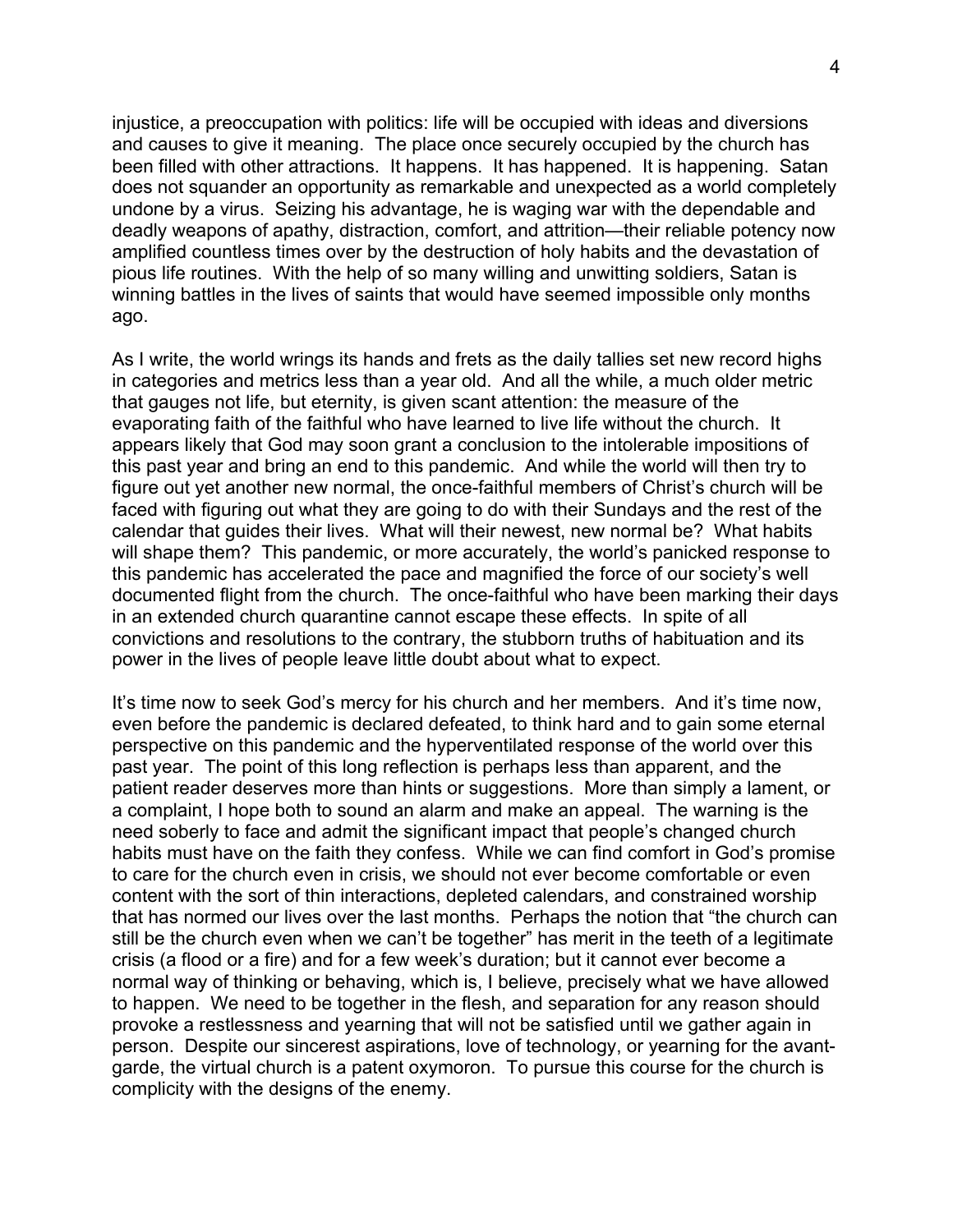Though it should be apparent, the appeal of this now lengthy essay also warrants explicit articulation. It is simple and earnest: do not sacrifice the essence of the church, God's people gathered around God's gifts, for anything. One of the great marvels of the past year has been the unflagging alacrity with which the church has taken up the agenda of the world and its relentless pursuit of safety. The mantra is incessant and treated as axiomatically self-evident: "your safety is our number one priority." In a world living bereft of any eschatological hope, it actually makes sense to sanctify and venerate safety. If this existence is all there is to being human, then the extension and amplification of this immediate, physical life is clearly the highest imaginable priority, and any threat to a long and meaningful life—especially one that is novel or seemingly beyond our immediate control is the greatest possible evil. Seen in this light, the world's response to the pandemic is defensible and perhaps even reasonable: personal safety is clearly the greatest good and worth every sacrifice. In the church, however, this notion must be recognized for the falsehood that it is. Yes, physical life certainly matters, and we recognize that God uses many First Article gifts to care for our material welfare. But the church must not be lured into the trap of pursuing and honoring what is penultimate as if it was the final goal. Rather than succumb to the world's default position acting always "out of an abundance of caution," perhaps we can champion the wisdom and benefit of acting out of reasonable caution and on occasion maybe even moderate caution. The goal of our lives is not to live as long and as happily as possible. Safety is not the ideal we pursue. Safety is not the highest priority for Christians. Safety is not the lord of the church or our lives. Safety is an idol. Jesus is Lord — and Christians must live all of their lives accordingly.

The church must be the church. We must gather to worship. We must find ways faithfully to celebrate together God's gifts to us in Word and Sacrament as our Lord intended. We must provide the structure to guide Christian living not only on Sunday morning, but throughout the week. We must create and schedule and keep the events and opportunities that will help to reestablish the pious habits of God's people. We have been away from one another far too long. The church must act like the church: the gathered saints of God celebrating the gifts of God, living out the story of God in all of life, and actively encouraging one another along God's way. Certainly, such faithful living includes caring for the vulnerable and providing support, encouragement, and so, witness of Christ's reality to the wider world around us using whatever means God has provided. This is why we heed the regulations and guidelines established by those charged with protecting the public. Such obedience is an aspect of faithfully following Christ…and is measured always against the will and word of Christ. The church's pastors must strengthen, support, exhort, and yes admonish God's people to act like God's people choosing deliberately and resolutely to establish the habits that ground and guide a living faith, with corporate worship at the core. Watching a church video, reading the Bible, and praying every day are poor substitutes for the foundational habit of gathering weekly for worship. We must gather to worship together…even in the face of fear and threat.